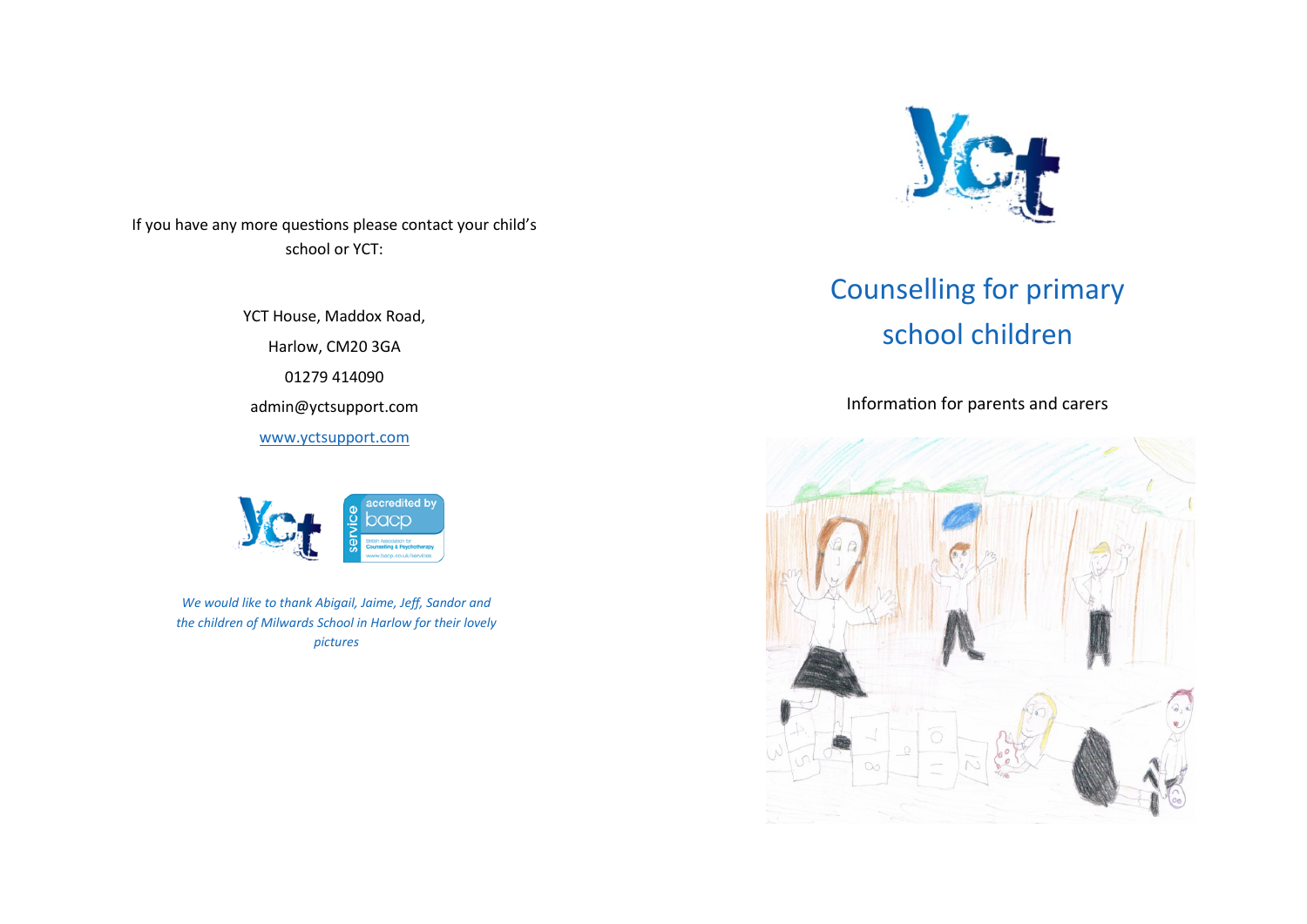### **What is Counselling?**

Counselling provides an opportunity for children to talk, in confidence, about things that are worrying them or affecting their day to day life. What children choose to talk about is completely up to them, but common issues are bullying, parental separation, stress, friendships, change, bereavement, distressing traumatic events and anger.

#### **What does a Counsellor do?**

Counsellors are trained to listen without judging and to help children sort out their thoughts and feelings. Counsellors in primary schools often use creative activities such as drawing, art, sand trays and writing to help a child express their concerns.





# **What if s/he refuses to have Counselling?**

The decision about whether or not to take up the offer of counselling is entirely voluntary for children just as it would be for an adult.

# **If my child wants to see a Counsellor does that mean I am failing as a parent?**

Absolutely not! We all experience occasions when it feels hard to speak to those closest to us about things which are bothering us. Often this can be because we don't want to worry those we love best, or because we want help thinking things through with someone else outside of the family.

The Counsellor will not be judging you or your child, but looking to help them find their way through whatever is troubling them.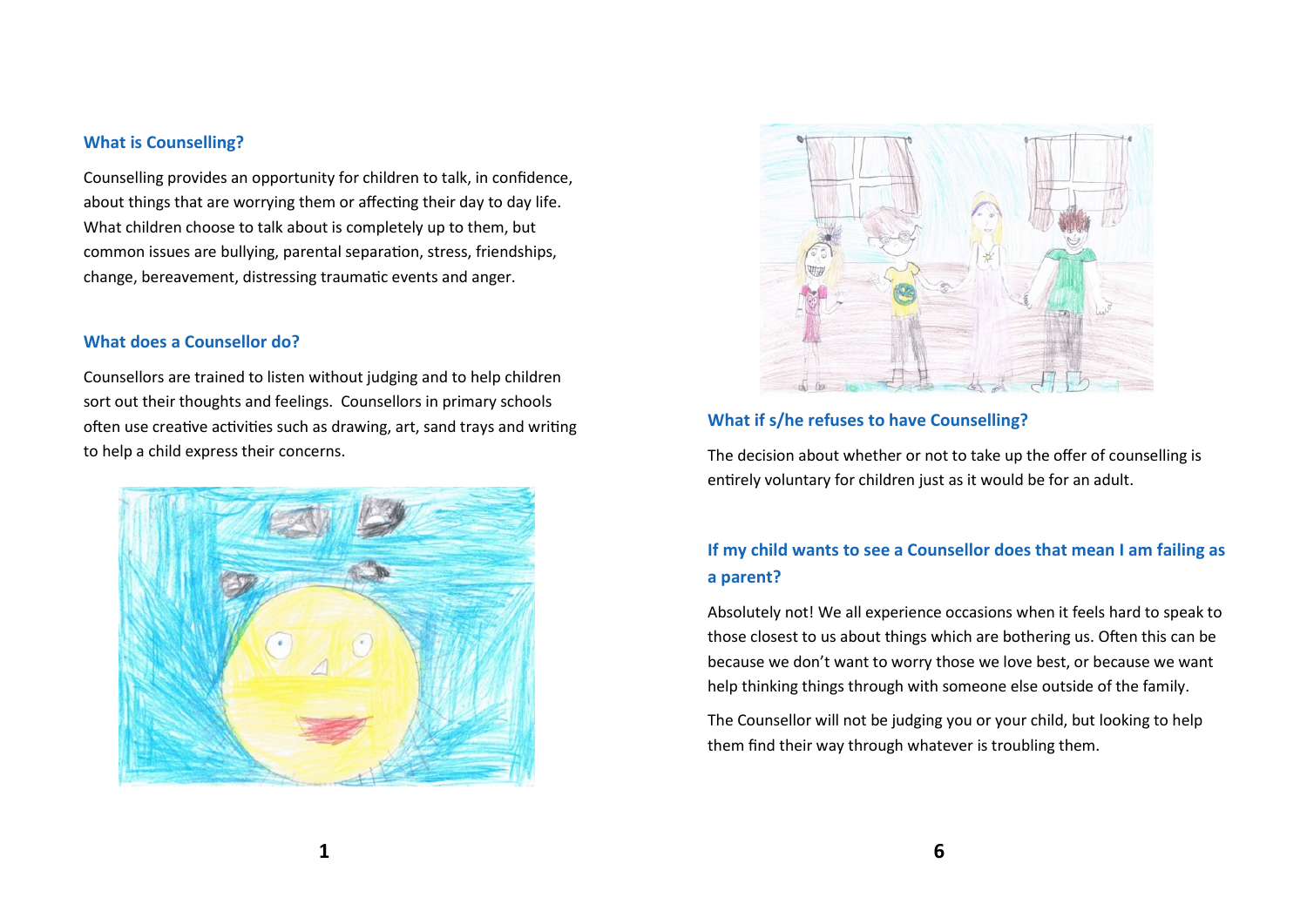## **How can I support the Counselling work?**

The most helpful thing a parent/carer can do is show an acceptance of counselling as a normal and useful activity, and to show an interest if their son/daughter wishes to talk about it, but not to press them if they don't. We acknowledge that this isn't an easy task, and it is quite natural for parents to feel anxious about what may be being said in the sessions.

## **What if I don't want my child to receive counselling?**

If a child requests counselling and is able to understand what is involved in the process, then they have the right to access counselling. Parents and carers may not deny them this right.

All parents/carers of primary school aged children will be informed of any referral for counselling. This is usually done either directly by the schools or through an opt in/ out policy which you will be informed of when your child starts at school.

We are always happy to talk with you about any concerns that you may have about the idea of counselling and feel the more you are able to support your child in this process the more effective the counselling is likely to be.

## **Why have a Counsellor in school?**

When children are experiencing difficulties at home or in school their concentration and the way they behave can be adversely effected.

A school based service brings counselling to children in a place that is familiar, safe and secure. By providing emotional support and enabling children to 'off load' feelings and anxieties counselling can help a child to concentrate more in class, feel better about themselves and build their self-confidence.

# **How do I know it is safe for my child to see a YCT counsellor?**

YCT is an accredited organisational member of the British Association for Counselling and Psychotherapy - this means that all our counsellors are:

- Qualified to a minimum of a Post Graduate Diploma in Counselling
- BACP accredited or working towards accreditation
- Experienced in working with children OR are in the process of gaining this experience through supervised practice
- DBS checked
- Insured
- In receipt of regular clinical and line management supervision
- In receipt of regular continuing professional training
- Familiar with and working within Essex Safeguarding Children Policies and Procedures.